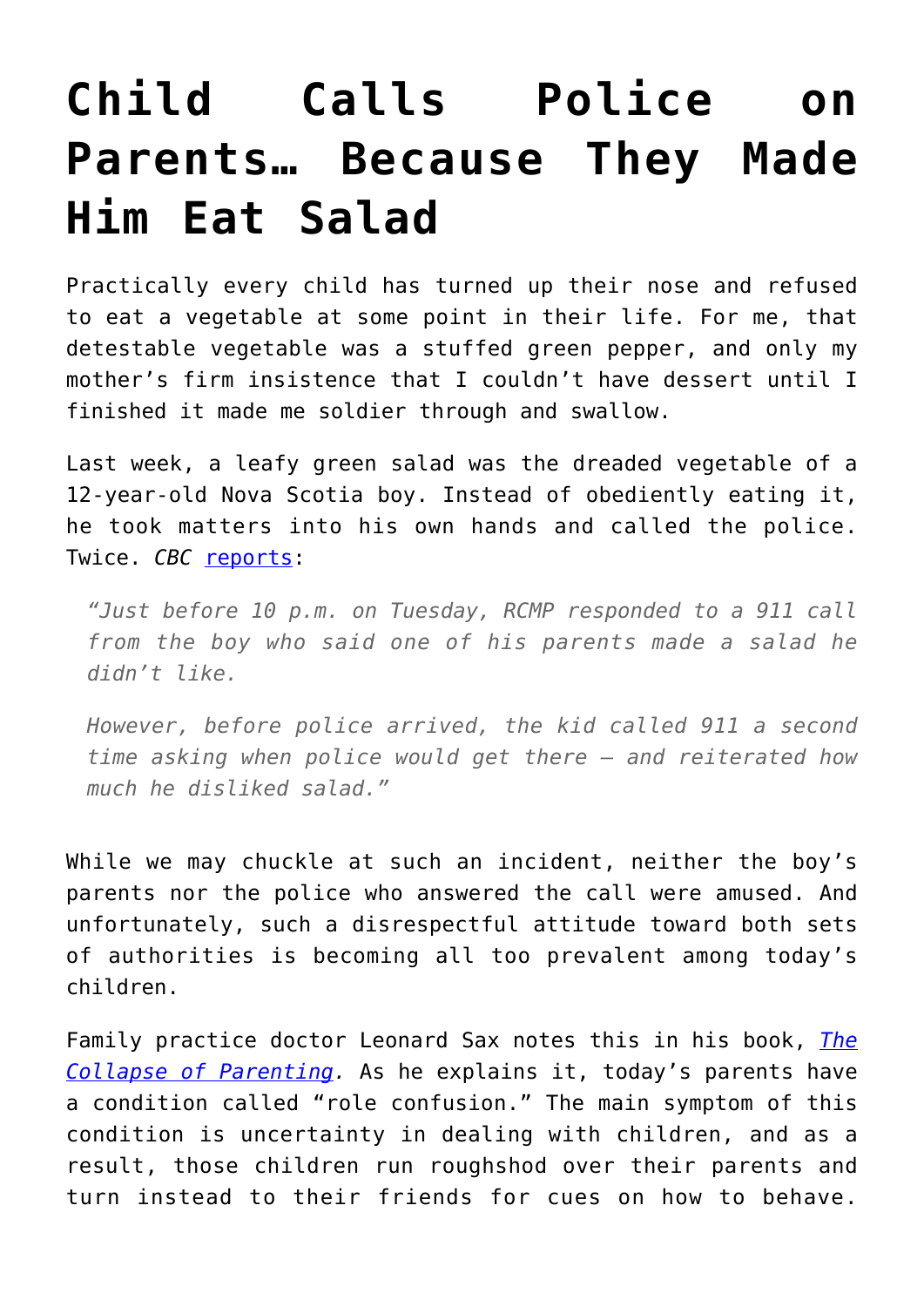Children also exhibit an attitude of ingratitude toward those around them.

This was not always the case, notes Sax:

*"It's tough to be a parent in a culture that constantly undermines parental authority. Two generations ago, American parents and teachers had much greater authority. In that era, American parents and teachers taught right and wrong in no uncertain terms. Do unto others as you would have them do unto you. Love your neighbor as yourself. Those were commands, not suggestions.*

*Today, most American parents and teachers no longer act with such authority. They do not command. Instead they ask, 'How would you feel if someone did that to you?' The command has been replaced by a question."*

## Such a loss of authority, explains Sax, hinders children from learning maturity:

*"When parents lose their authority – when same-age peers matter more than parents – then kids are no longer interested in learning the culture of the parents. They want to learn the kiddie culture, the teen culture. …*

*The benefits of parental authority are substantial. When parents matter more than peers, they can teach right and wrong in a meaningful way."*

As the aforementioned salad incident indicates, increasing numbers of children are behaving as though they are in charge and know better than their authorities. If such an attitude sticks with these children into the world of college and careers, will they be able to successfully thrive as adults? If not, is it time for parents to reclaim their authority, not only for peace in the home, but for the future well-being of their offspring?